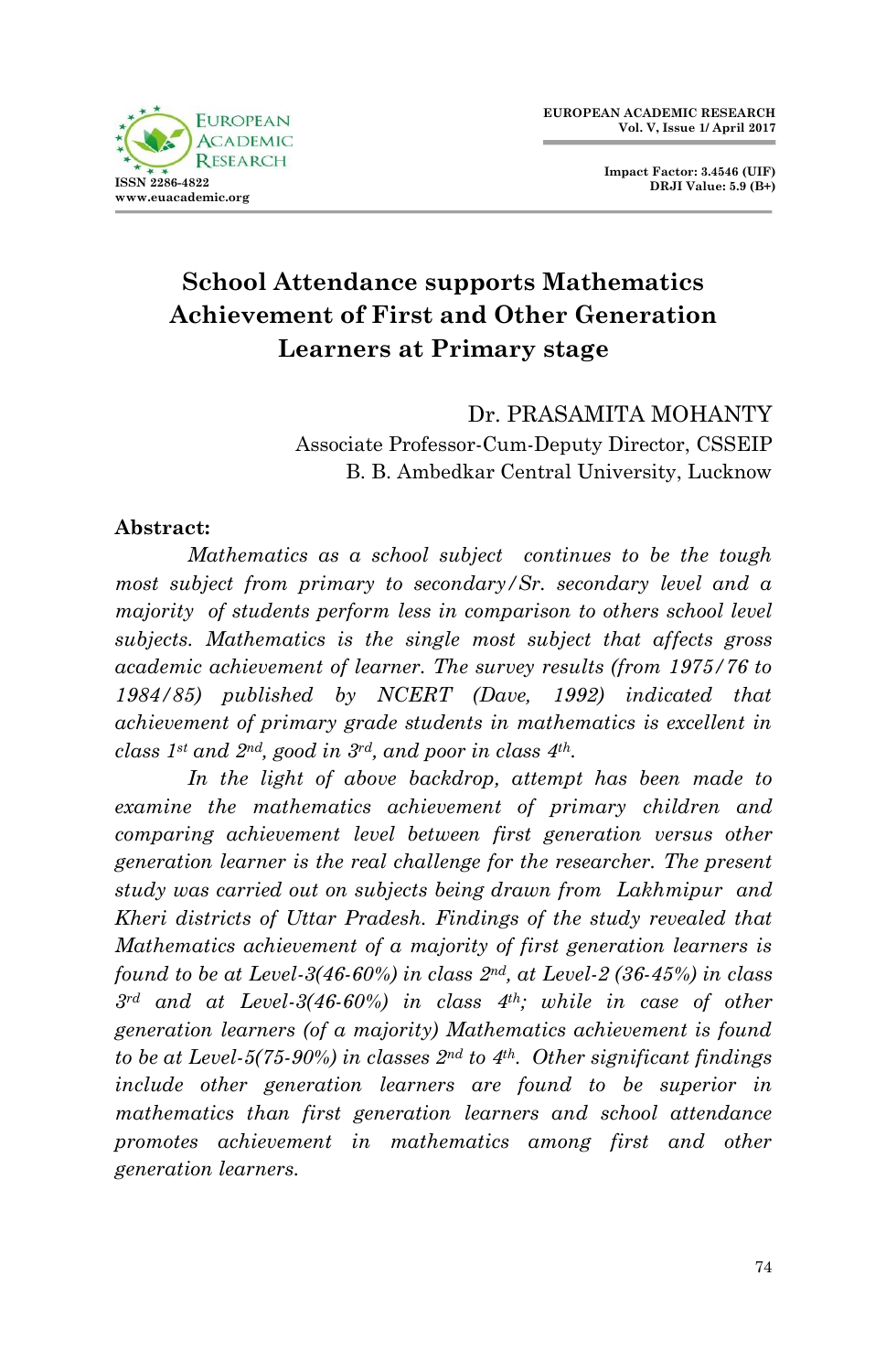**Key words**: school attendance, mathematics achievement, learners, primary stage

### **INTRODUCTION**

The Constitution (Eighty-sixth Amendment) Act, 2002 inserted Article 21-A in the Constitution of India to provide free and compulsory education of all children in the age group of six to fourteen years as a Fundamental Right in such a manner as the State may, by law, determine. The Right of Children to Free and Compulsory Education (RTE) Act, 2009, which represents the consequential legislation envisaged under Article 21-A, means that every child has a right to full time elementary education of satisfactory and equitable quality in a formal school which satisfies certain essential norms and standards.

Article 21-A and the RTE Act came into effect on 1 April 2010. The title of the RTE Act incorporates the words "free and compulsory". "Free education" means that no child, other than a child who has been admitted by his or her parents to a school which is not supported by the appropriate Government, shall be liable to pay any kind of fee or charges or expenses which may prevent him or her from pursuing and completing elementary education. "Compulsory education" casts an obligation on the appropriate Government and local authorities to provide and ensure admission, attendance and completion of elementary education by all children in the 6-14 age group. With this, India has moved forward to a rights based framework that casts a legal obligation on the Central and State Governments to implement this fundamental child right as enshrined in the Article 21A of the Constitution, in accordance with the provisions of the RTE Act.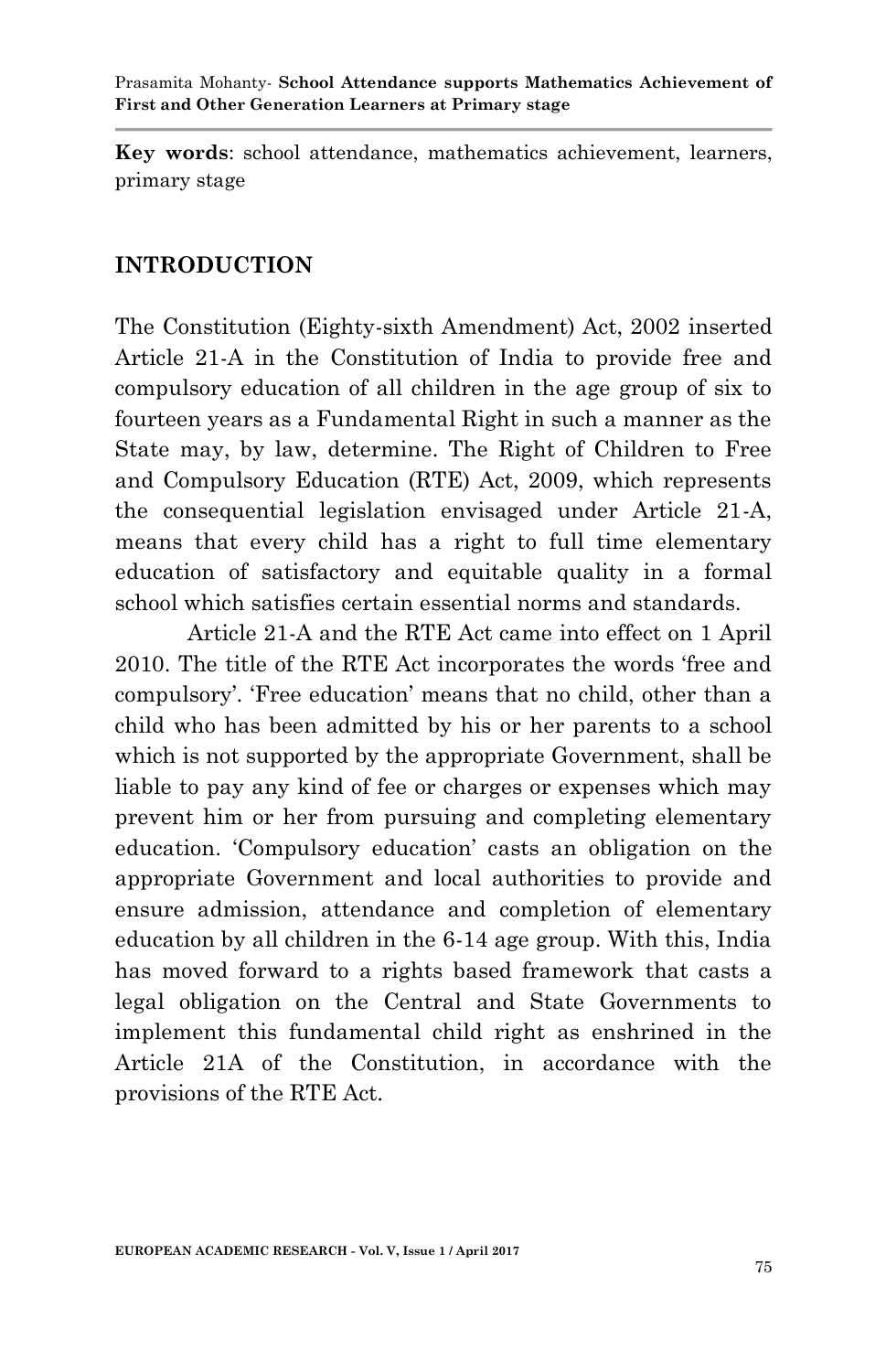### **WHY MATHEMATICS IS CRITICAL AT SCHOOL STAGE:**

Mathematics is an important subject in secondary school because it is associated with more academic and career opportunities (Akinsola and Tella, 2003). Ironically, this subject is the basis for scientific, industrial and technological advancement of any country. But it is very sad to note that the performance by the secondary school students are not up to the mark and student's general impression is that it is a dreadful subject. Thus, mathematics learning and student's performance in mathematics receive considerable attention from educators, teachers and parents. It is therefore important to identify which particular school and student's factors influence student mathematics achievement most significantly, in order to help them improve and make substantial academic progress. The student's educational outcome and academic success is greatly influenced by the type of school they attend. Crosnoe, Johnson and Elder (2004) suggested that school sector (public or private) and class size are two important structural components of schools. Private schools tend to have both better funding and smaller class sizes than public schools. The additional funding of private schools leads to more access to resources, which have shown to enhance academic achievement. The relative social class of a student body also effects academic achievement. Student from low socio-economic backgrounds who attend poorly funded schools do not perform well compared to students from higher social classes (Eamon, 2005).Gender, touted to be a significant contributor for mathematics achievement has not been consistent and continue to be a much debated topic (Leder, 1992). Friedman (1989) noted that until age 10either no differences between genders or differences favoring girls are observed. For the middle school years, some researchers favoured girls (Tsai and Walberg, 1983) and some favored boys (Hilton and Berglund, 1974); other researchers showed no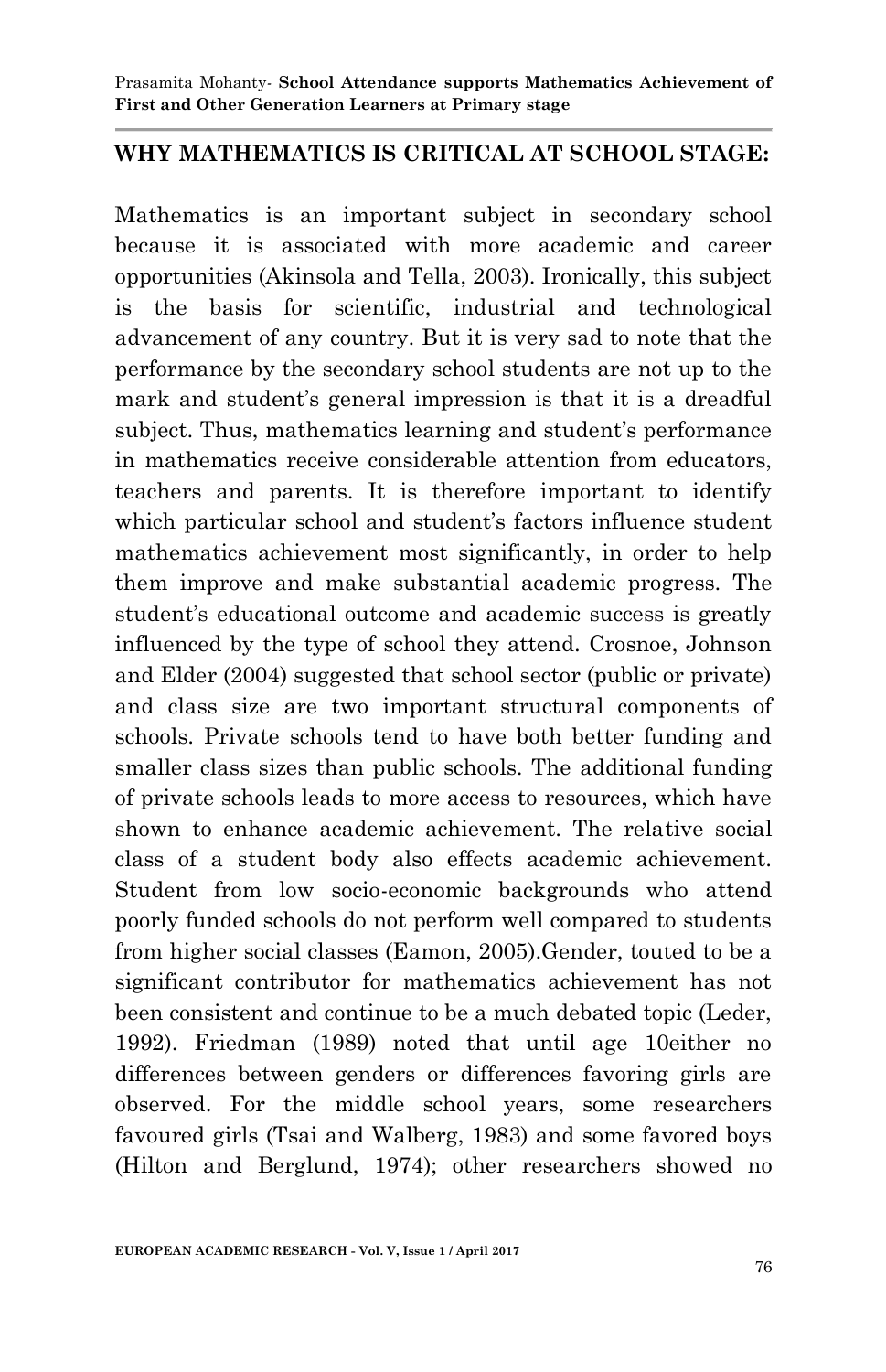difference (Fennemaand Sherman, 1978; Abiam and Odok, 2006).

Another significant contributor duly acknowledged in literature for mathematics achievement is mathematics anxiety. High and low levels of mathematics anxiety greatly determine student"s achievement level in mathematics. In the past, researchers have reported that students with lower level of mathematics achievement tend to have higher levels of mathematics anxiety (Cooper and Robinson, 1989; Morris, Davis and Hutchings, 1981). This negative relationship also appears at the elementary and the secondary school levels (Chui and Henry, 1990; Lee, 1992; Meece, Wigfield and Eccles, 1990). Hembree (1990) reports an average correlation of –0.34 for school students, concluding that mathematics achievement is highly constrained by mathematics anxiety and that reduction in mathematics anxiety is consistently associated with improvement in achievement. However, it should be noted that the observations of Hunsley (1987) using multiple regression and those of Hadfield and Maddux (1988) using analysis of variance, did not indicate a significant relationship between the two.

## **RATIONALE:**

Academic achievement is considered as one of the major factors for sustained participation in the field of education. The search for quality in academic endeavours has raised several questions for educational researchers and practitioners. What factors encourage or promote achievement in learners? To what extent do the different subjects contribute toward good academic achievement? Subject mathematics have been identified as an important subject among all for both the success and failure of a student. Research results are varied, at times they complement and in certain cases they contradict each other. A comprehensive picture of academic achievement still seems to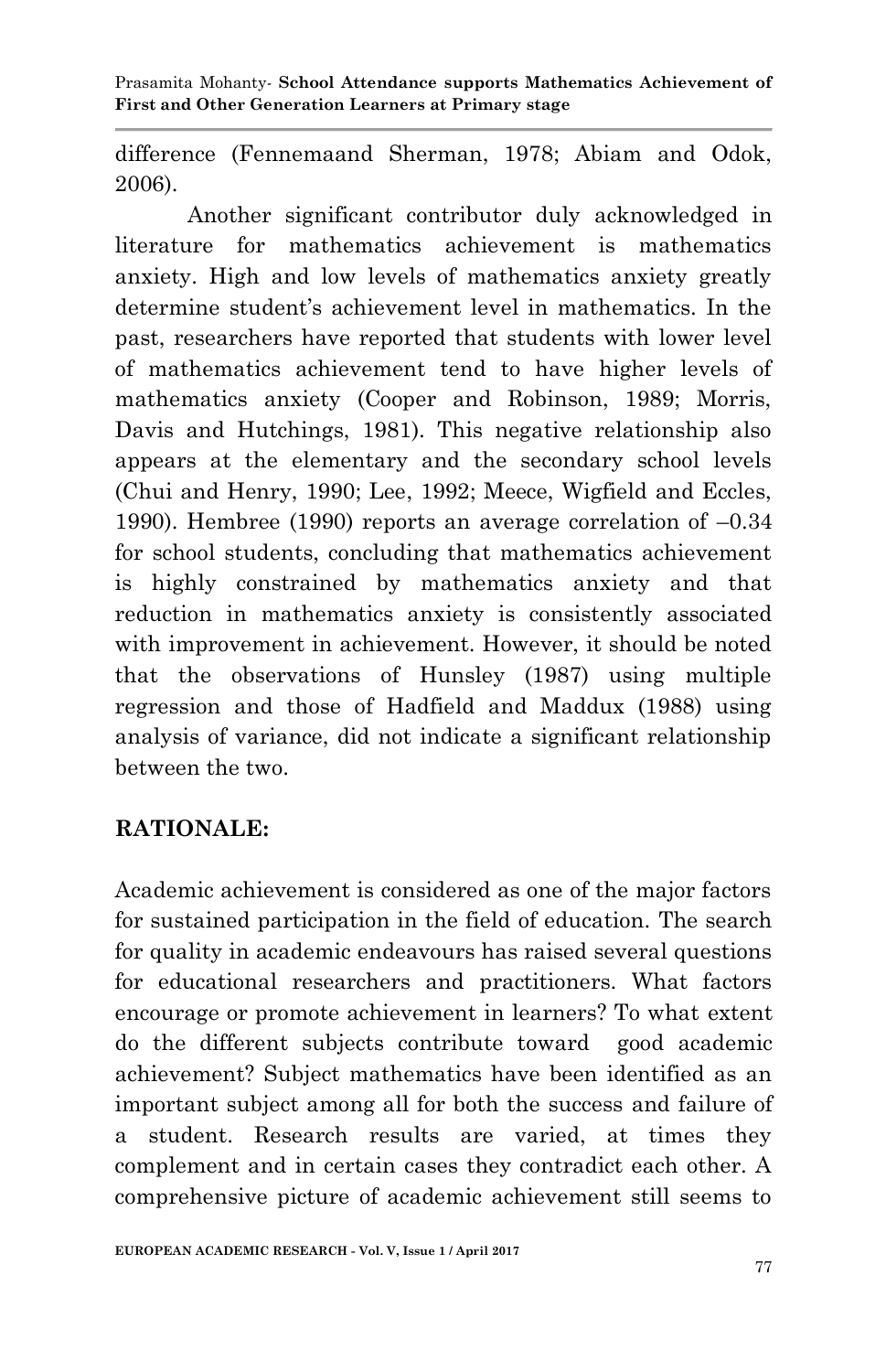be eluding the researchers. In Indian context, very few studies are being carried out on mathematics achievement in higher level where as at primary level almost nil. If the goal of our educational system is the achievement of learners, then educational research has to explore the possible ways to understand the subject mathematics and how to make interesting. Therefore, the present study is designed to explore how the mathematic achievement has influence on total academic achievement level of the child by comparing both First and Other Generation learners.

### **OBJECTIVES:**

1. To study the level of mathematics achievement of first and other generation students in primary grades (Class 2nd, 3rd and 4th) in Lakhimpur-Kheri, U.P.

2. To compare level of mathematics achievement of first generation &other generation learners.

3. To corroborate mathematics achievement with school attendance of first and other generation learners.

## **RESEARCH QUESTIONS:**

- $\triangleright$  What is the status of first and other generation learner in mathematics at primary level?
- $\triangleright$  Who are good achievers in mathematics?
- $\triangleright$  Is regular attendance helps in performing better in mathematics?

## **METHODOLOGY OF STUDY:**

In order to achieve above cited objectives, a systematic approach was adopted to assess mathematics achievement of first and other generation learners. The researcher applied descriptive survey method and collected desired data. Further,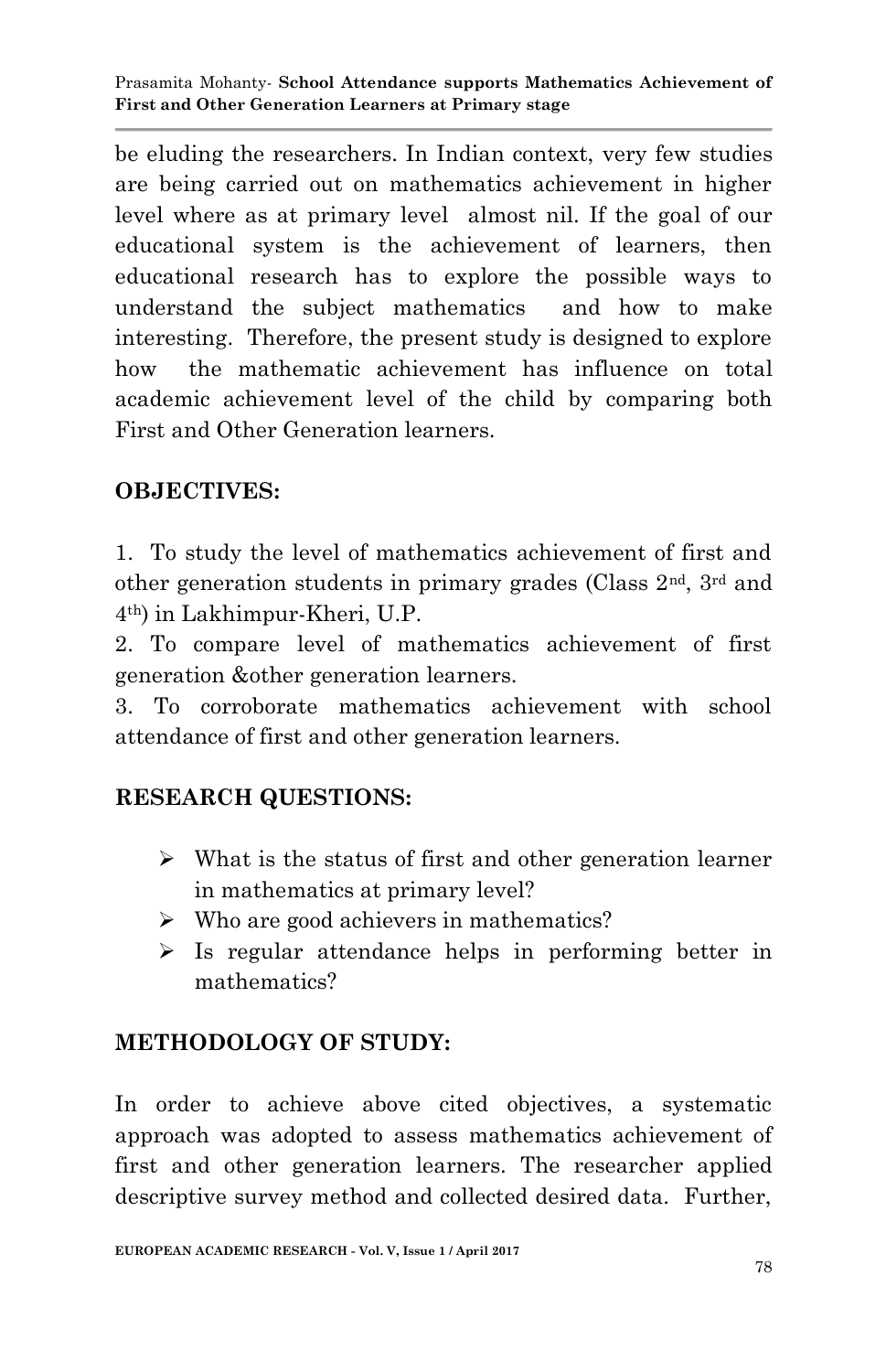the researcher selected 60 students studying in class 5th of three schools in Kheri district of Uttar Pradesh as the sample of this study through purposive random sampling technique. Achievement in mathematics of selected students was recorded retrospectively. The researcher used self made questionnaire for parents, teachers and students and obtained help from school records for systematic conduct of the study. Mathematics achievement scores were categorized into 6 levels based on percentage of marks secured in classes  $2<sup>nd</sup>$  to  $4<sup>th</sup>$ , i.e., Level-1(below35%), Level-2(36-45%), Level -3(46-60%), Level-4 (61- 74%), Level-5(75-90%) and Level-6 (91% and above).

### **RESULTS AND DISCUSSION:**

In order to assess the level of mathematics achievement of first generation and other generation learner mean, standard deviation and percentage were calculated separately. Results pertaining to the achievement level of first generation and other generation primary school children have been discussed in the Tables 1-5.

#### **Table-1**

**Mathematics Achievement Status of First Generation Learners (class wise)**

| Class                           | Level-1<br>$( \leq 35\%)$  | Level-2<br>$(36-45%)$            | Level-3<br>$(46-60%)$      | Level-4<br>$(61-74%)$ | Level-5<br>$(75-90\%)$ | Level-6<br>(291%)        |
|---------------------------------|----------------------------|----------------------------------|----------------------------|-----------------------|------------------------|--------------------------|
| 2nd                             | $\sim$ $\sim$              | $\sim$ $\sim$                    | 27<br>$(90.00\%)$          | 3<br>$(10.00\%)$      | $\sim$ $\sim$          | $\overline{\phantom{a}}$ |
| 3rd                             | 3<br>$(10.00\%)$           | 20<br>(66.67%)                   | $\overline{4}$<br>(13.33%) | 3<br>$(10.00\%)$      | $\sim$ $\sim$          | $-$                      |
| 4 <sup>th</sup><br>$\mathbf{A}$ | $\overline{2}$<br>(06.67%) | 10<br>$(33.30\%)$<br>$CD = 0.10$ | 13<br>(43.33%)             | 5<br>(16.67%)         | $- -$                  | $- -$                    |

Mean=49.43 SD=08.19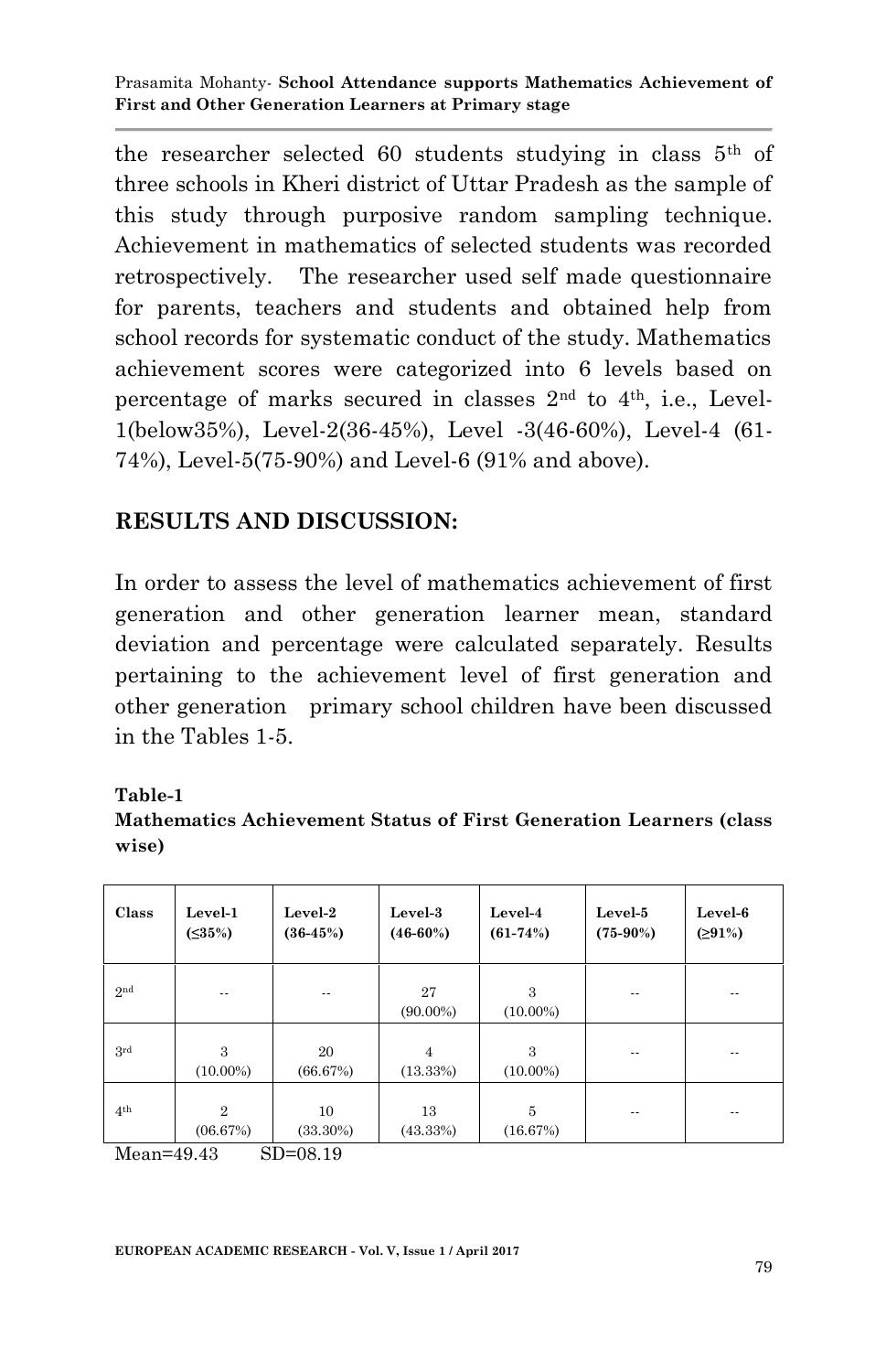It is revealed from table1 that the status of Mathematics Achievement of First Generation Learners at primary grade in Lakhimpur district of U.P. ranges between level 1(Below 35%) to level  $4(61-74%)$  class wise. In class  $2<sup>nd</sup>$ , majority no. of students" mathematics achievement lies between 46%-60% where as in class  $3<sup>rd</sup>$  lies between 36% to 45% and class  $5<sup>th</sup>$  lies between 46%-60%.The average standard of mathematics achievement level of First Generation Learners is 49.13% which is below 50%.

#### **Table-2**

**Mathematics Achievement Status of Other Generation Learners (class wise)**

| Class           | Level-1<br>$(\leq 35\%)$ | Level- $2$<br>$(36-45%)$ | Level-3<br>$(46-60%)$ | Level-4<br>$(61-74%)$ | Level-5<br>$(75-90%)$ | Level-6<br>(291%)         |
|-----------------|--------------------------|--------------------------|-----------------------|-----------------------|-----------------------|---------------------------|
| 2nd             | $- -$                    | $- -$                    | (03.33%)              | 4<br>(13.33%)         | 15<br>$(50.00\%)$     | 10<br>$(33.30\%)$         |
| 3rd             | $- -$                    | (03.33%)                 | 5<br>(16.67%)         | 8<br>(26.67%)         | 9<br>$(30.00\%)$      | (23.33%)                  |
| 4 <sup>th</sup> | $-$                      | 3<br>$(10.00\%)$         | 9<br>$(30.00\%)$      | 6<br>$(20.00\%)$      | 10<br>(33.33%)        | $\overline{2}$<br>(6.67%) |

Mean  $=74.24$  SD  $=13.66$ 

Table 2 indicates that the status of the Mathematics Achievement of Other Generation Learners studying at primary grade in Lakhimpur district of U.P. are lies between level 2(36-45%) to level 6(above 91%). Class wise analysis revealed that mathematics achievement of a majority of class 2nd students lies in between 75%-90% followed by class 3rd and class 4th of Lakhimpur, and Kheri districts. The average standard of mathematics achievement level of Other Generation Learners is 74.24% which is near 75%.

Comparative achievement level in mathematics of both First generation and Other generation learners studying in classes II-IV of Lakhimpur, and Kheri Primary schools have been given in table 3.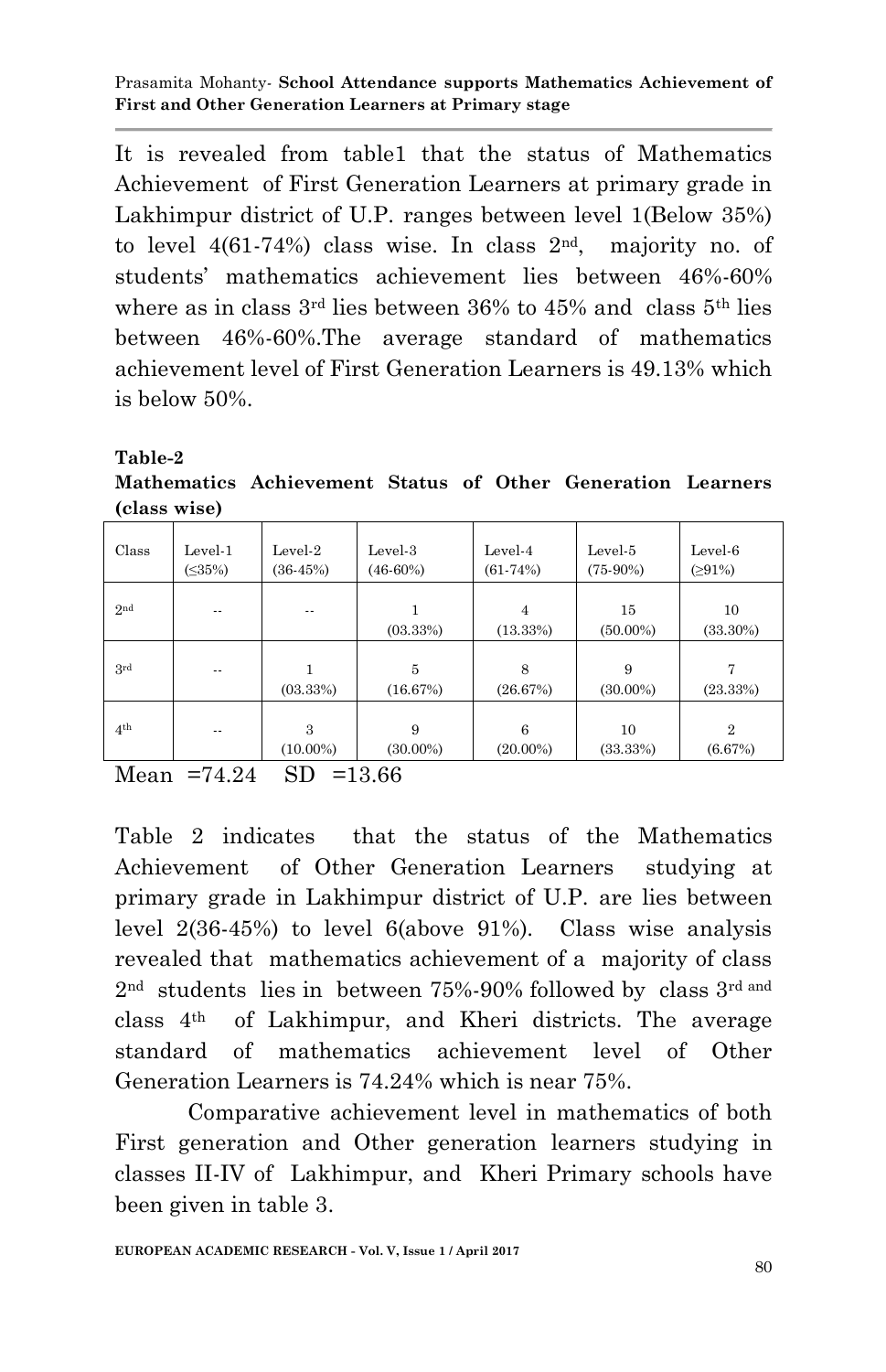#### **Table-3**

**Comparative Achievement Level of First and Other Generation Learners in Mathematics (classwise)**

|                | Level 1        |            | Level 2    |         | Level 3        |         | Level 4    |                | Level 5    |         | Level 6              |                |
|----------------|----------------|------------|------------|---------|----------------|---------|------------|----------------|------------|---------|----------------------|----------------|
| Cla            | $( \leq 35\%)$ |            | $(36-45%)$ |         | $(46-60%)$     |         | $(61-74%)$ |                | $(75-90%)$ |         | (291%)               |                |
| <b>SS</b>      | First          | Oth        | First      | Other   | First          | Other   | First      | Other          | FirstG     | Other   | FirstG               | Other          |
|                | Gen.           | er         | Gen.       | Gen     | Gen.           | Gen     | Gen.       | Gen            | en.        | Gen     | en.                  | Gen            |
|                |                | Gen        |            |         |                |         |            |                |            |         |                      |                |
|                |                |            |            |         |                |         |            |                |            |         |                      |                |
| $\overline{2}$ | $\sim$         | $\sim$     | $\sim$     | $\sim$  | 27             | 1       | 3          | $\overline{4}$ | $\sim$     | 15      | $\sim$               | 10             |
|                |                |            |            |         | (90.00)        | (03.33) | (10.00)    | (13.33)        |            | (50.00) |                      | (33.30)        |
|                |                |            |            |         | %              | %       | %          | %              |            | %       |                      | %              |
|                |                |            |            |         |                |         |            |                |            |         |                      |                |
| 3              | 3              | $\sim$     | 20         | 1       | $\overline{4}$ | 5       | 3          | 8              | $\sim$     | 9       | $\ddot{\phantom{a}}$ | 7              |
|                | (10.00)        |            | (66.67)    | (03.33) | (13.33)        | (16.60) | (10.00)    | (26.67)        |            | (30.00) |                      | (23.33)        |
|                | %              |            | %          | %       | %              | %       | %          | %              |            | %       |                      | %              |
|                |                |            |            |         |                |         |            |                |            |         |                      |                |
| $\overline{4}$ | $\overline{2}$ | $\sim$ $-$ | 10         | 3       | 13             | 9       | 5          | 6              | $\sim$     | 10      | $\ddot{\phantom{a}}$ | $\overline{2}$ |
|                | (06.67)        |            | (33.30)    | (10.00) | (43.33)        | (30.00) | (16.67)    | (20.00)        |            | (33.30) |                      | (06.67)        |
|                | %              |            | %          | %       | %              | %       | %          | %              |            | %       |                      | %              |

Table 3 indicates that the Comparative Mathematics Achievement Level of First Generation and Other Generation Learners in Mathematics at primary grade(classes II to IV) in Lakhimpur district are varies between level 1 to level 6.

In class 2nd, the majority of First Generation Learners students" mathematics achievement lies between 46%-60% where Other Generation Learners lies between 75%-90%. Likewise in class 3rd the majority of First Generation Learners students" mathematics achievement lies between 36%-45% where Other Generation Learners lies between 75%-90%. Similarly in class 4th the majority of First Generation Learners students" mathematics achievement lies between 46%-60% where Other Generation Learners lies between 75%-90%.

Further, the results show that the mathematics achievement of First Generation Learners are decreased in class III and increased in class IV where as mathematics achievement of Other Generation learner from classes II-IV have constant level. The Other Generation learners are superior in mathematics those studying in primary schools of Lakhimpur, and Kheri districts. The study of MarYamHamedani (2006), associate director of Stanford's Centre for Comparative Studies in Race and Ethnicity, is coauthor of "A study of factors that lead to success for firstgeneration college students", Research has shown that first-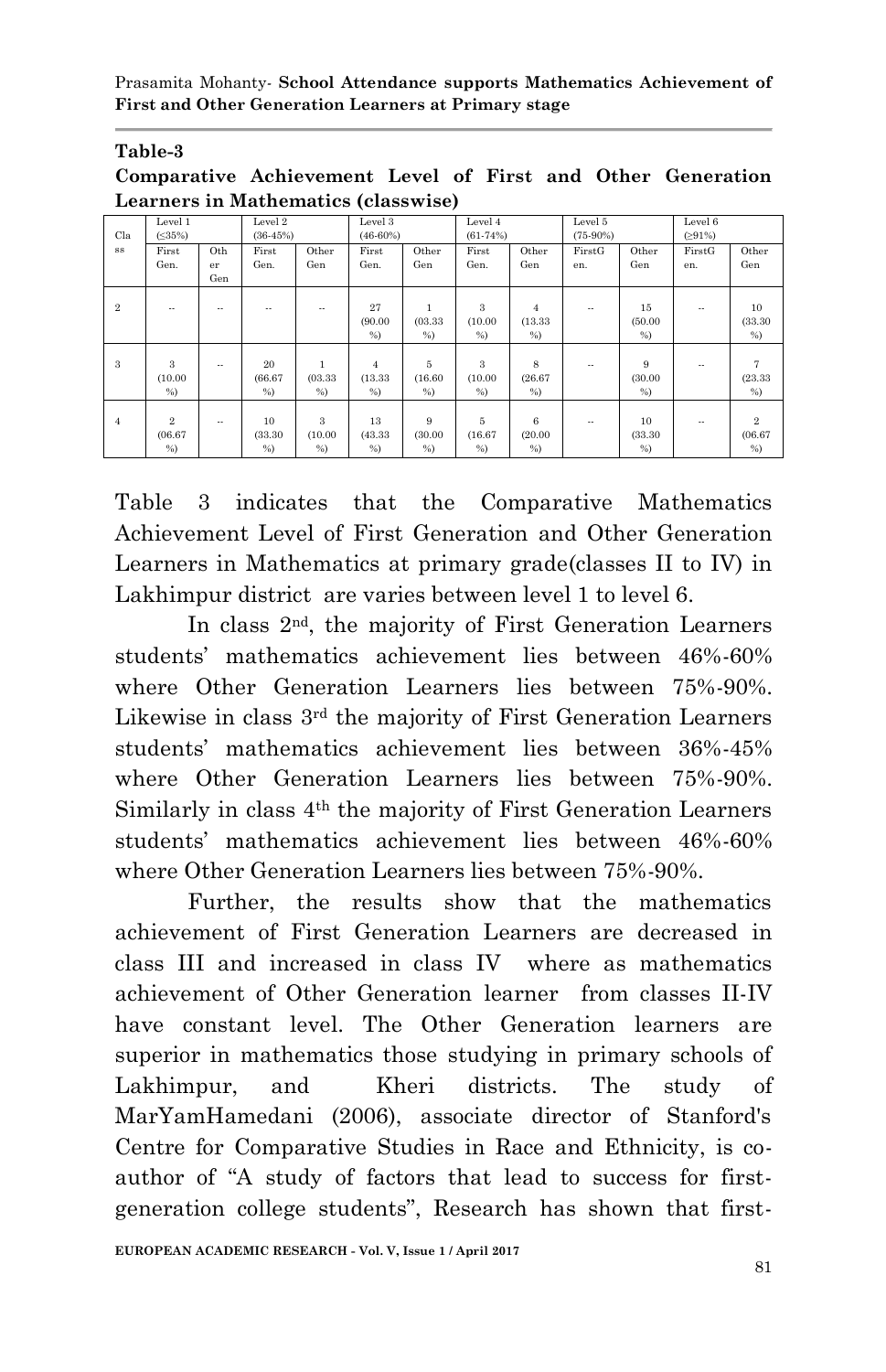generation college students – those who do not have a parent with a college degree – often lag behind other students in grades and graduation rates. They also often struggle socially, finding it hard to fit in and sometimes feeling like they don't belong in college.

For more specific description graphical representation is given below.

#### **Table-4**

**Comparative Mathematics Achievement between First and Other Generation Learners**

| Class               | Level-1<br>$( \leq 35\%)$ | Level-2<br>$(36-45%)$ | Level-3<br>$(46-60%)$ | Level-4<br>$(61-74%)$ | Level-5<br>$(75-90%)$ | Level-6<br>(291%) |
|---------------------|---------------------------|-----------------------|-----------------------|-----------------------|-----------------------|-------------------|
| Ist<br>Generation   | 05                        | 30                    | 44                    | 11                    |                       |                   |
| Other<br>Generation | $\overline{\phantom{a}}$  | 04                    | 15                    | 18                    | 34                    | 19                |
| Total               | 05                        | 34                    | 59                    | 29                    | 34                    | 19                |

#### **Table-5**

#### **Comparative Attendance status between First and Other Generation Learners**

| Class      | Level-1<br>$(<35\%)$ | Level-2<br>$(36-45%)$ | Level-3<br>$(46-60%)$ | Level-4<br>$(61-74%)$ | Level-5<br>$(75-90%)$ | Level-6<br>(291%) |
|------------|----------------------|-----------------------|-----------------------|-----------------------|-----------------------|-------------------|
| Ist        | Below                | and<br>50%            | 50-60%                | Below 60%             |                       |                   |
| Generation | 50%                  | above                 |                       |                       |                       |                   |
| Other      |                      | Below50%              | Above 50%             | 50-60%                | Below 75%             | Above 75%         |
| Generation |                      |                       |                       |                       |                       |                   |

It is revealed from table 4 that the maximum no of first generation learners are coming under level 3 where as maximum no of other generation learners are coming under level 5 category of mathematics achievement. Similarly table 5 indicated the attendance status of both the learners. However, it proved that attendance support the mathematics achievement. In both the category, learners those achieved more percentage in mathematics have high attendance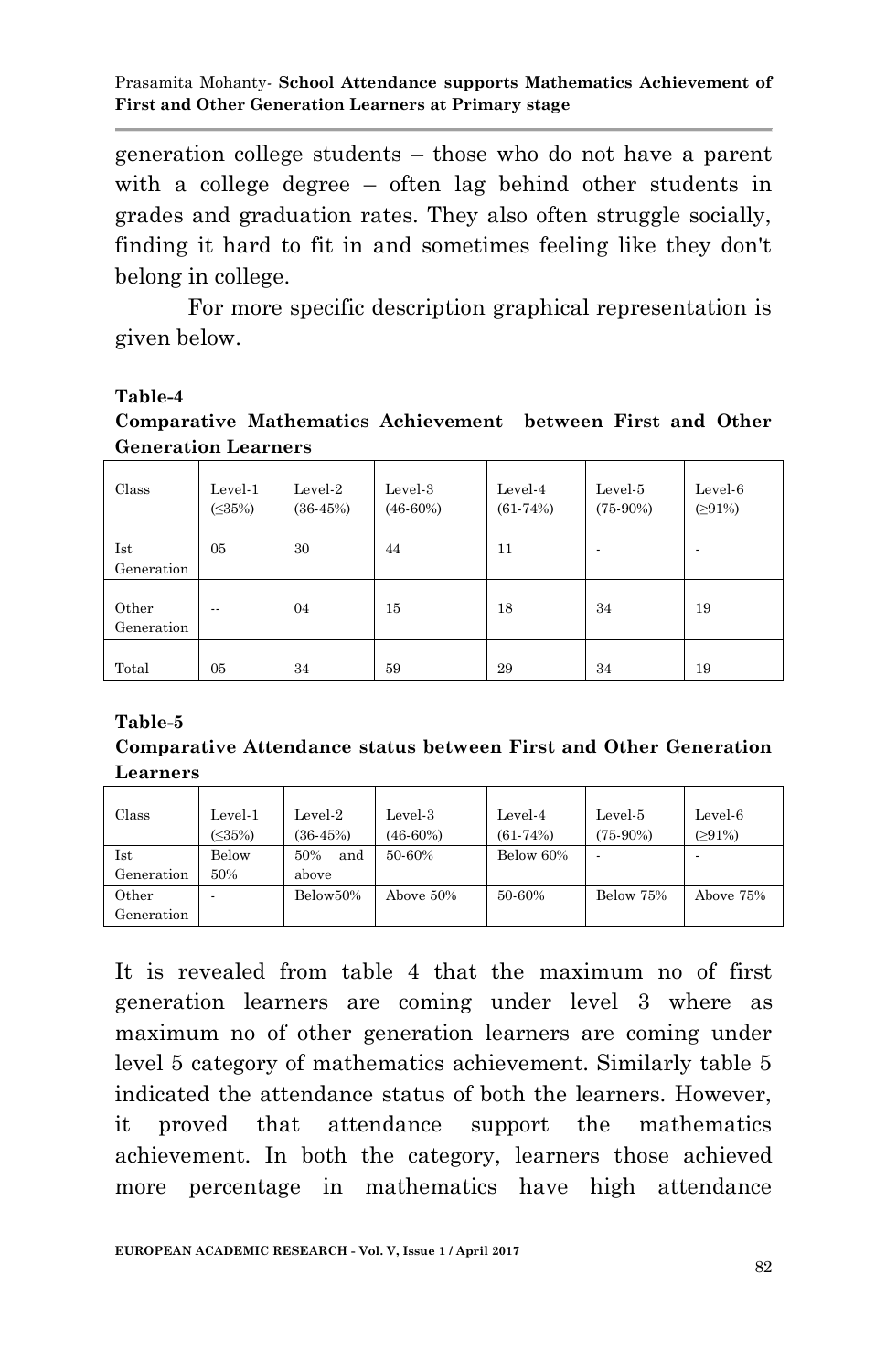percentage and similar picture also shown in the case of other generation learners.





**Fig. 2: Graphical Representation of Comparative Achievement Level of First and Other Generation Learners in Mathematics in Class 3rd**



**EUROPEAN ACADEMIC RESEARCH - Vol. V, Issue 1 / April 2017**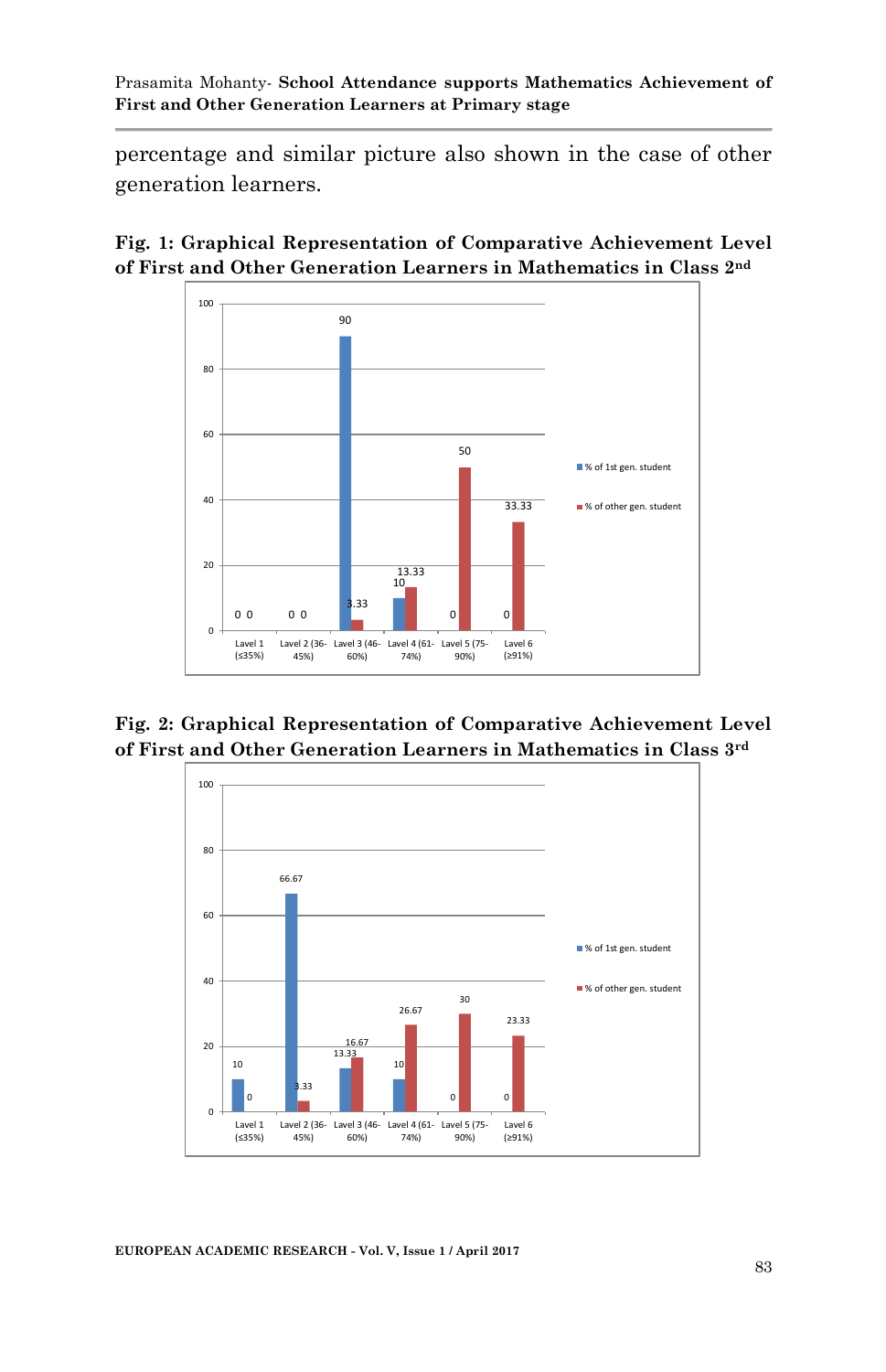



### **Findings:**

- 1. Mathematics achievement of a majority of first generation learners is found to be at Level-3(46-60%) in class  $2<sup>nd</sup>$ , at Level-2 (36-45%) in class  $3<sup>rd</sup>$  and at Level-3(46-60%) in class 4th.
- 2. Mathematics achievement of a majority of other generation learners is found to be at Level-5(75-90%) in classes 2nd to 4th.
- 3. Other generation learners are found to be superior in mathematics than first generation learners.
- 4. School attendance promotes achievement in mathematics among first and other generation learners.

### **CONCLUSION**

What emerges most noticeably from the above cited results and discussions that mathematics achievement level among first and other generation learner are still below 30% (29.33%) In case of both high and low achieving Muslim concentrated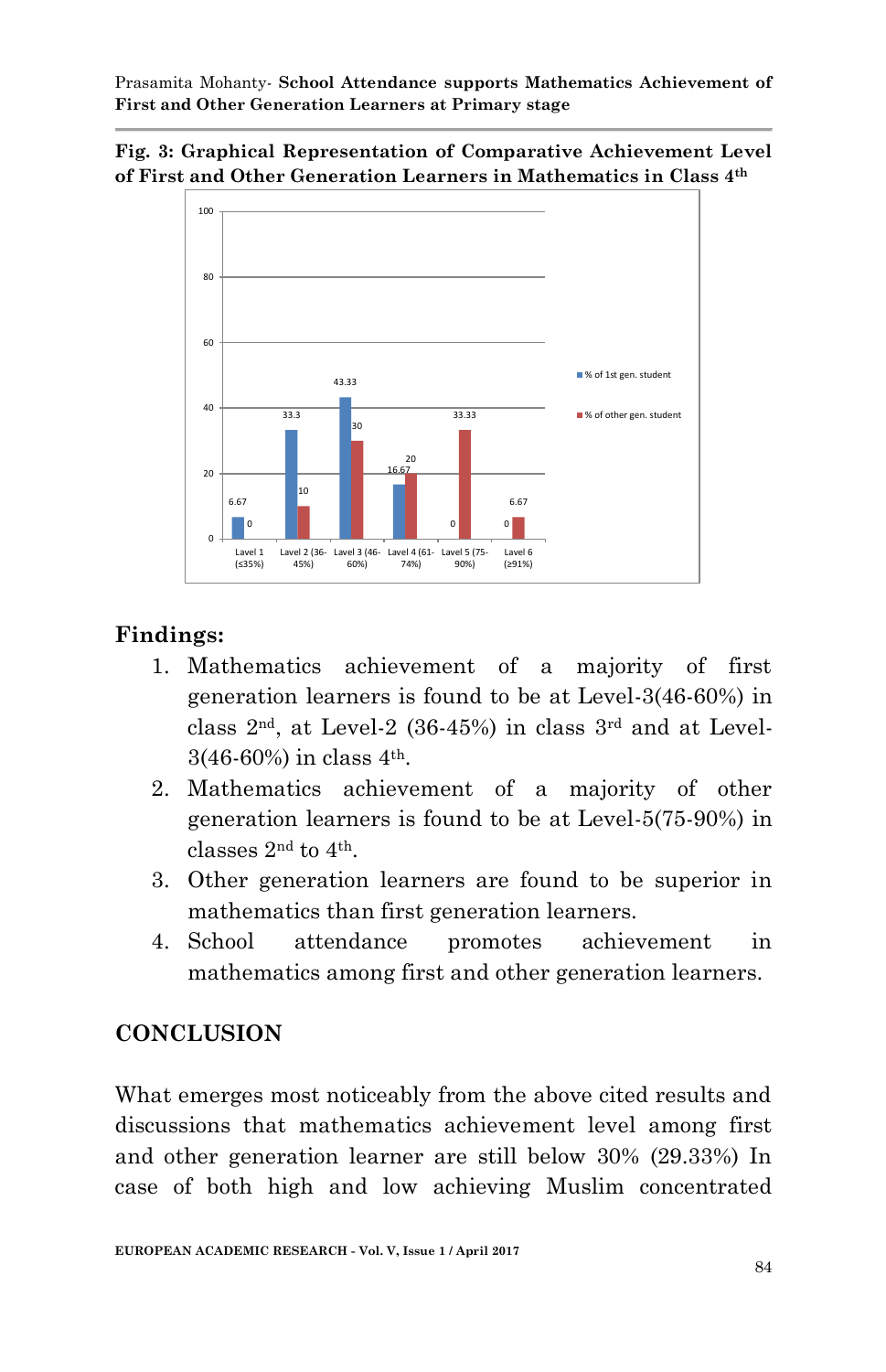districts the percentage ranges from 29.33 to 71.16. But every sample district had unique pattern of achievement. For instance, Ghaziabad has consistently increasing the academic achievement level from classes I to classes. Such pattern failed to continue among other four Muslim concentrated districts. But when we analyse the subject wise achievement score we found I that the Muslim girls are doing better and achieved more in subject maths than subject Hindi and subject EVS. However, no. of Muslim teachers, home environment, parents education level indicated as positive factors for their scholastic achievement. Children from poor families are generally deprived of the opportunity for learning at home which affects their achievement level. To overcome such problem in rural set up, children at an appropriate age level are either to be sent to Anganwadis before entering primary school or teachers at primary level can adopt remedial teaching practices for such children in the school. Needless to mention that children from families having low socio-economic status are not special needs children, these children are so, because of their limited exposure to stimulation or enrichment activities at home. Parents of such children should maintain relationship with school as well as other institutions, so that they can learn about their child"s progress through formal/informal discussion with teachers. While discussing with parents, issues, such as, development of children in the formative years, students' interest and abilities are to be given more importance. On the other hand, teachers should provide remedial teaching to the children having inadequate family environment and low socioeconomic status so that children"s academic abilities can be enriched. The results of the present study strengthen the need for inclusive policies for Muslim girls by generating income of the parents through various innovative means. If we showcase our nation as one of the largest democratic set up across the globe, concerted efforts should be initiated to bring underprivileged at par with others.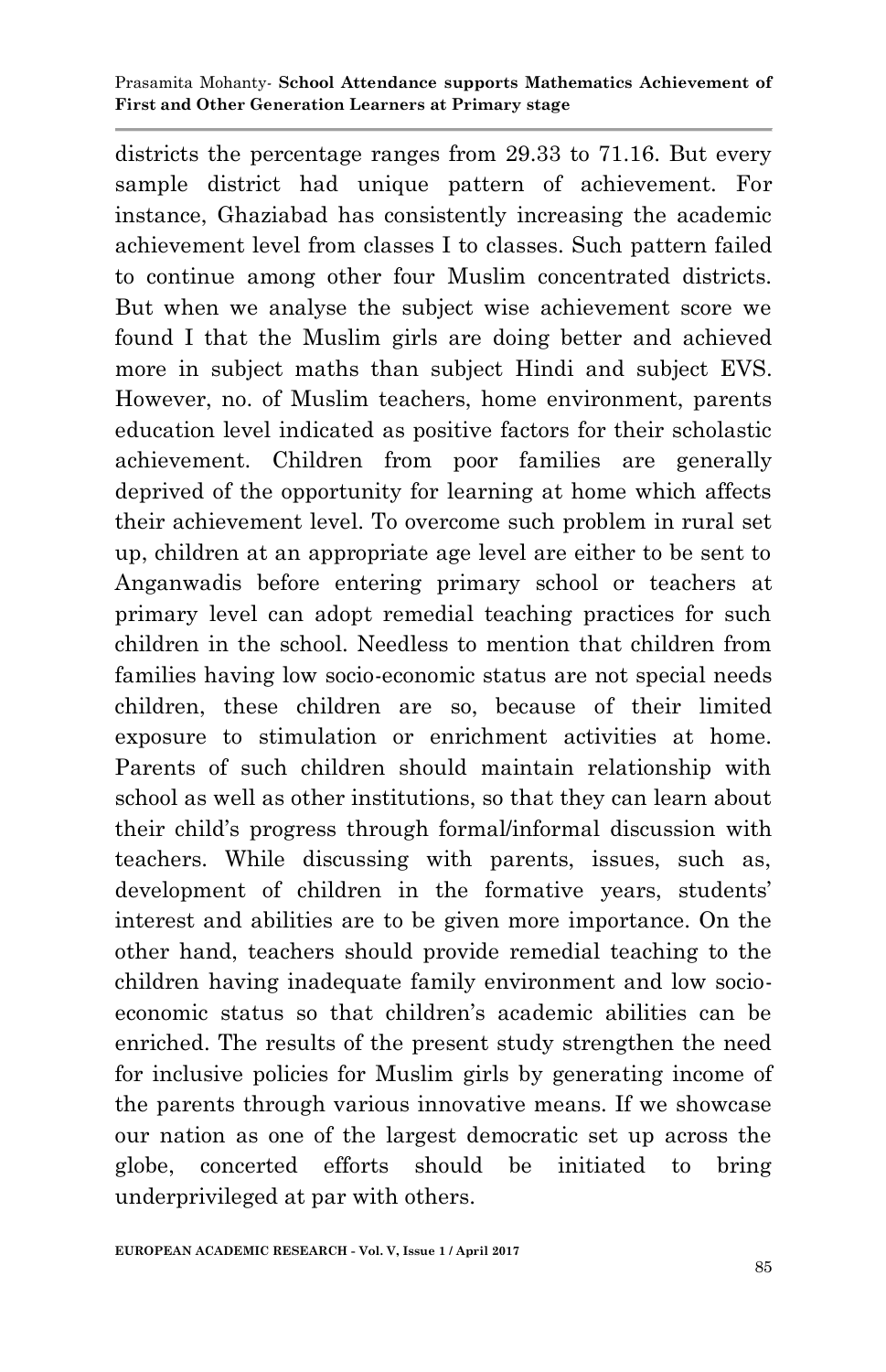### **REFERENCES:**

- 1. Avinashilingam, N.A.V & Sharma,G.(2005). Identification of Factors Influencing the Students' Academic Performance. Journal of Educational Resreach and Extension.Vol.42(1), 25-32.
- 2. Balasubramanayan, P.S.(1997). A Trend report on Correlates of Achievement. *Fifth Survey of Educational Research.* Vol.I, NCERT, New Delhi.
- 3. Bajwa, S. & Kaur, H.(2006). Academic Achievement in Relation to Family Environment and Academic Stress. Education New Horizons, Vol. IV, No.11, April-June, 2006.
- 4. Benno, Michael. A. (1995). A Study of Certain Correlates of Academic Achievement among Scheduled Caste Students in the Union Territory of Pondicherry. Ph.D.( Edu.), Mysore University.
- 5. Bhuwal, Mahendra Kumar.(2003). A Comparative Study of the Effects of Socio-economic Status on the Selfperception and the Scholastic Achievement of SC and ST students in Primary class of Tribal Areas. Govt. College of Education, Raipur.
- 6. Buch, M.B.(1974). *First Survey of Research in Education.* NCERT, New Delhi.
- 7. Buch, M.B.(1979). *Second Survey of Research in Education.* NCERT, New Delhi.
- 8. Buch, M.B.(1987). *Third Survey of Research in Education.* NCERT, New Delhi.
- 9. Buch, M.B.(1988). A Study of Family Background Variables, some Motivational Variables, Cognitive Characteristics and School Performance of Primary School Children. Society for Educational Research Development, Baroda.
- 10. Buch, M.B.(1991). *Fourth Survey of Research in Education.*NCERT, New Delhi.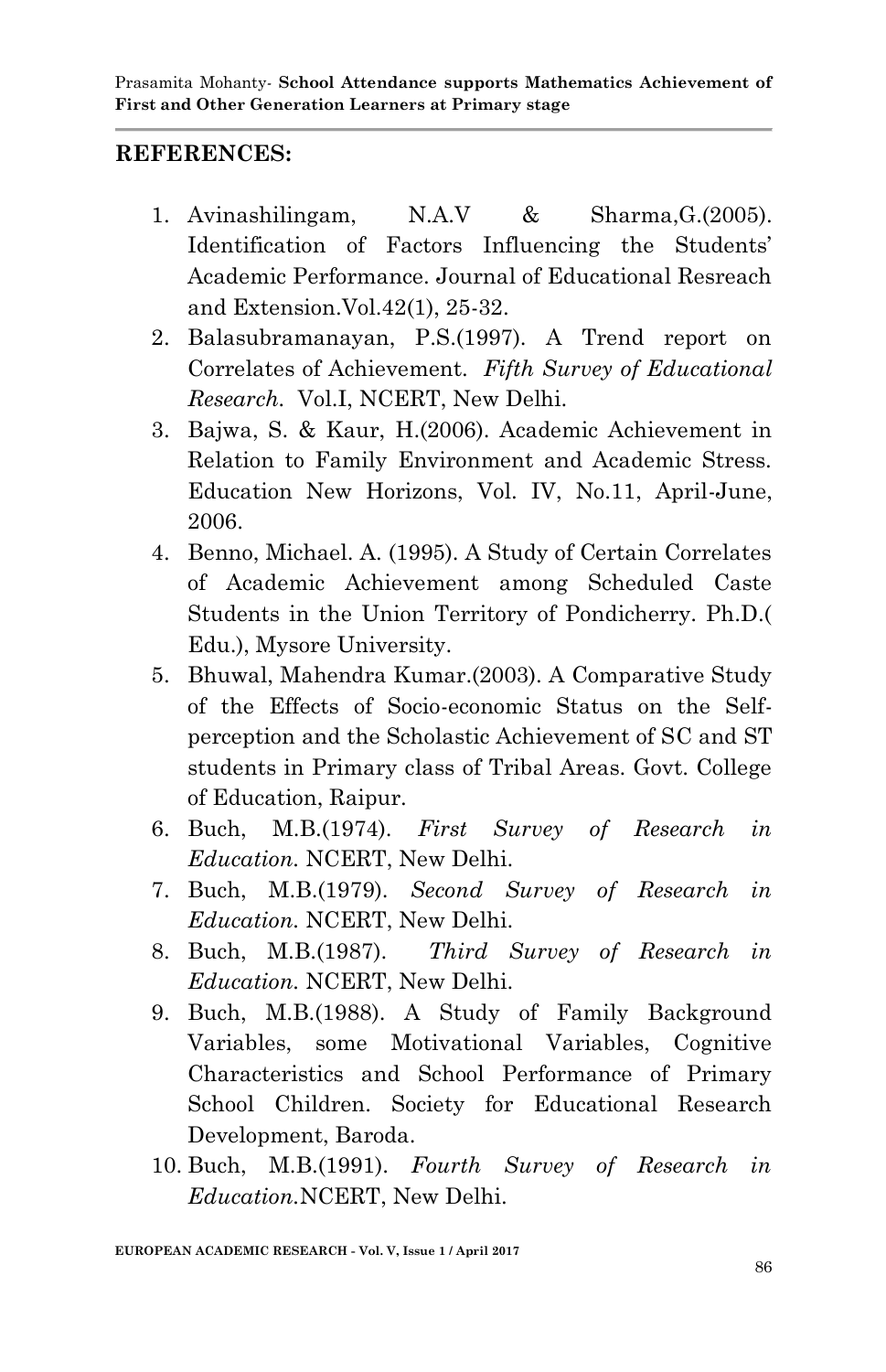- 11. Chopra, S. L.(1964). A Study of Relationship of Socioeconomic Factors with Achievement of the Students in the Secondary Schools. Ph.D.(Edu.), Lucknow University.
- 12. Das, N.C. (1974). A Psychometric Study of Low Achievement of School Final Candidates in General Science. D.Sc.(Psy.), Calcutta University.
- 13. Dave, P.N.(1997). A Trend Report on Primary Education. *Fifth Survey of Educational Research,* Vol.1, NCERT, New Delhi.
- 14. Deka, U.(1985). School Failure: A Casual Comparative Study of High and Low Achievers. Ph.D.( Edu.), Gauhati University.
- 15. Dwivedi,R.D.(2005). Influence of School Environment and Approval Motive on Academic Achievement of students. Ram-Eesh Journal of Education.Vol.2 (2), 101- 107.
- 16. Frempong,G.(2004).Domain specific Mathematics Achievement and Socio-economic Gradients: A Comparison of Canadian and US Education System. Paper presented at the annual meeting of North American Chapter of the International Group of the Psychology of Mathematics Education, Delta Chelsea Hotel, Toronto, Ontario, Canada.
- 17. Garrett, H.E.(1989). *Statistics in Psychology and Education.* Ballard Estate, Bombay.
- 18. Gonzales, Phillip L. ( 1994). Factors Contributing to Academic Success and Non-success of Mexican-American Elementary School Children, *Dissertation Abstracts International,* Vol.55, No.4.
- 19. Government of India( 1997). *Annual Report* (1996-97). Department of Education, MHRD, New Delhi.
- 20. Government of India(1988). *Annual Report* –*PartIV.*  Deptt. of Women and Child Development, MHRD, New Delhi.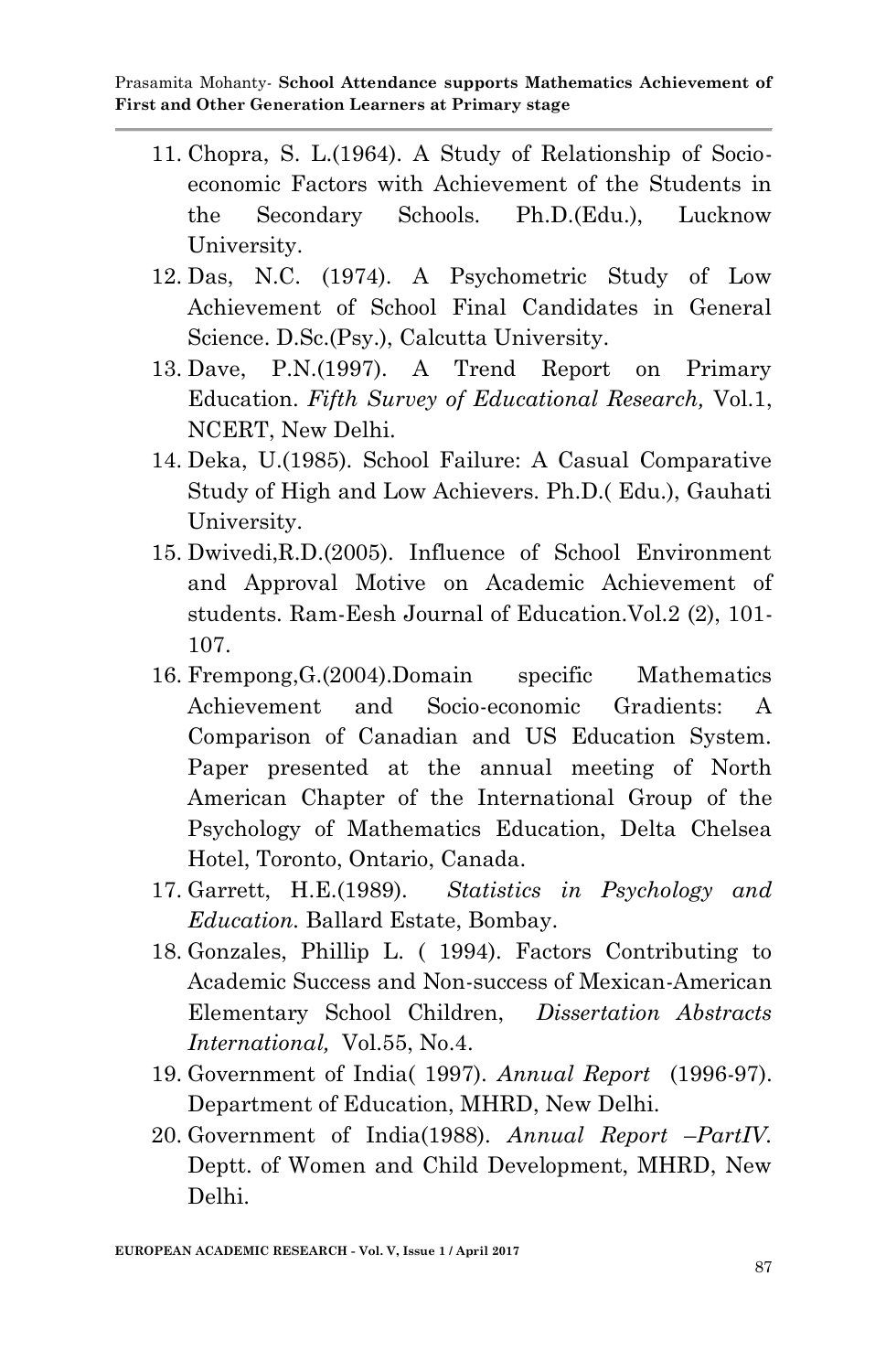- 21. Govinda, R. and Varghese, N.V.(1993). The Quality of Basic Education Service in India: A Case Study of Primary Schooling in Madhya Pradesh. Mimeo. IIEP and NIEPA, New Delhi.
- 22. Graff, Jennifer M.( 2004). Children"s Academic Achievement at School: Socio-economic Status, Teacher-Child Relationship, Home Environment and Parental Beliefs.
- 23. Grewal, A.(1985). An International Study of Cognitive and Socio-economic Correlates of School Achievement. *Journal of Psychological Research,* Vol.29, No.1.
- 24. Grover, S.(1979). Parental Aspiration as Related to Personality and School Achievement of Children .Ph.D. ( Psy.) , Panjab University.
- 25. Gupta, H.(1992). Relationship between Locus of Control, Anxiety, Level of Aspiration, Socio-economic Status and Academic Achievement of Secondary Students. *Indian Educational Review,* Vol.27, No.3.
- 26. Jagannadhan, K.(1985). The Effects of Certain Sociopsychological Factors on the Academic Achievement of Children Studying in Classes V to VII. Ph.D.( Edu.), Sri Venkateswar University.
- 27. Jain, S.( 1965). An Experimental Study of the Relationship between Home Environment and Scholastic Achievement. Ph.D.( Edu.), Agra University.
- 28. Khanna, M.(1980). A Study of the Relationship between Students Socio-Economic Background and their Academic Achievement at Junior School Level. Ph.D( Edu.), Kanpur University.
- 29. Koul, Lokesh.(1984). *Methodology of Educational Research.* Vikas Publishing HousePvt. Ltd., New Delhi.
- 30. Lindquist, E.F. (1940). *Statistical Analysis in Educational Research,* Oxford and IBH Publishing Co., New Delhi.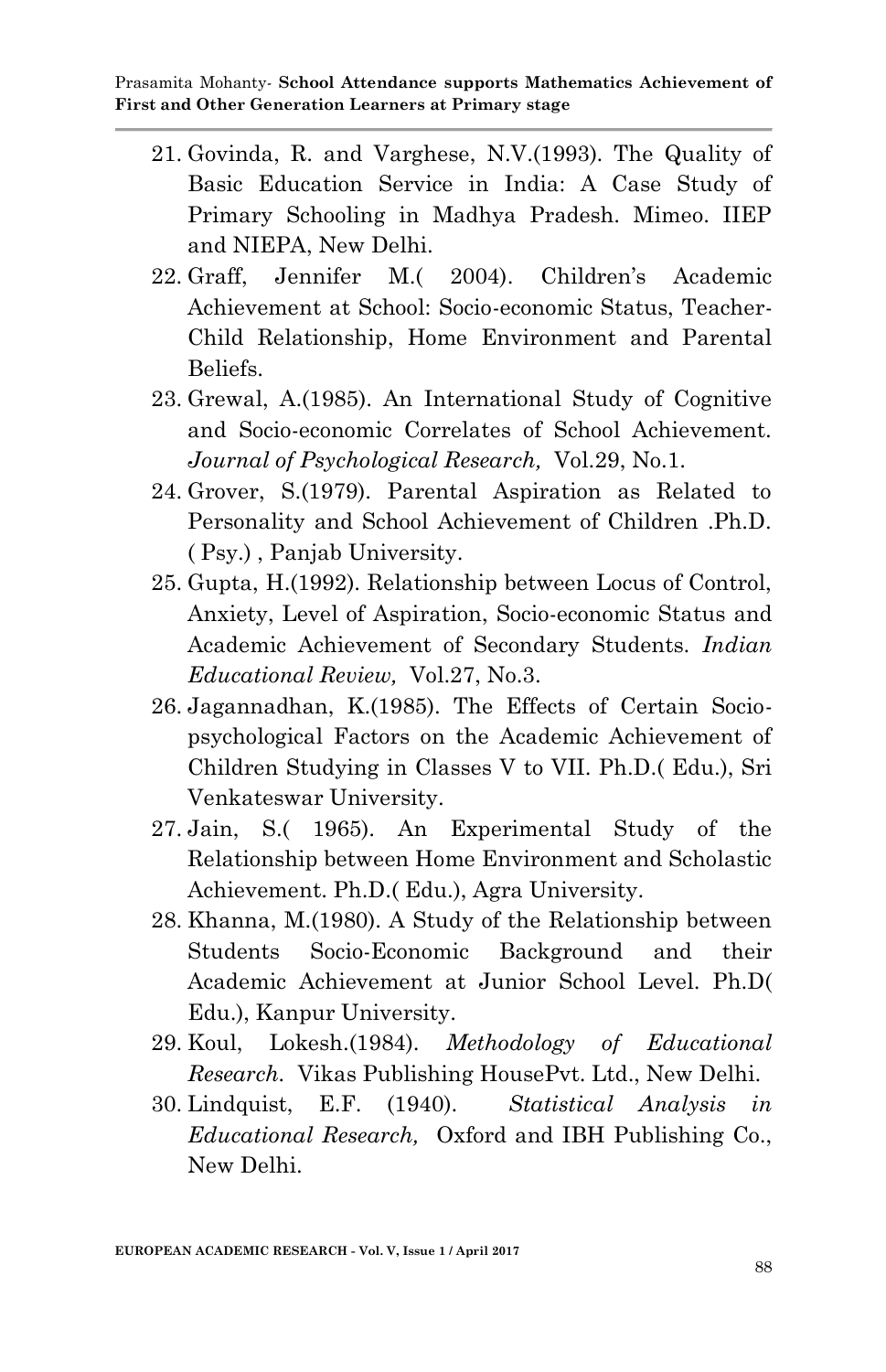- 31. Lulla, B.P. et al.(1966 b) . *Investigation into the Causes of General Backwardness at Elementary Stage(Classes I-VII).* Centre of Advance Study in Education, Baroda.
- 32. Mehra, M.(1980). The Influence of Home Environment on School Children, Ph.D.( Edu.), Delhi University.
- 33. Mohanty, P.(1999). Socio-psychological Variables of High and Low Achieving Rural Scheduled Caste Primary School Girls. Unpublished Ph.D Thesis, Kurukshetra University, Kurukshetra.
- 34. Mukhopadhyay, M.(1997). Primary Education. In Mukhopadhyay, M. et al.(eds.) *Report of the World conference on "Education India: The Next Millennium".*  IERSD, New Delhi.
- 35. Nagaraju, C.S.(1977). A Study of Few Social Factors Affecting Scholastic Achievement of SC Students Studying in Secondary Schools of Karnataka. Ph.D.( Edu.), Bangalore University.
- 36. Narang, R.H.(1987). A Comparative Study of the Socio-Economic and Home Factors Affecting the Academic Achievement of Boys and Girls( 10 and 11 years) in the Urban and Rural Areas. Ph.D.( Edu.), Bombay University.
- 37. Nayar, U.( 1993). *Universal Primary Education of Rural Girls in India.* NCERT, New Delhi.
- 38. Niebuhr, K.E.(1994). The Effect of Motivation on the Relationship of School Climate, Family Environment and Student Characteristics to Academic Achievement. D.Ed., Auburn University.
- 39. Nzamutuma, I.(1993). Family Background and Student Achievement: A Consideration of Financial, Human and Social Capital in the Context of Rwanda. *Dissertation Abstracts International*, Vol. 54, No.1.
- 40. Patel, S. (1986). A Psychological Study of High Achievers. Ph.D.( Psy.), Gujrat University.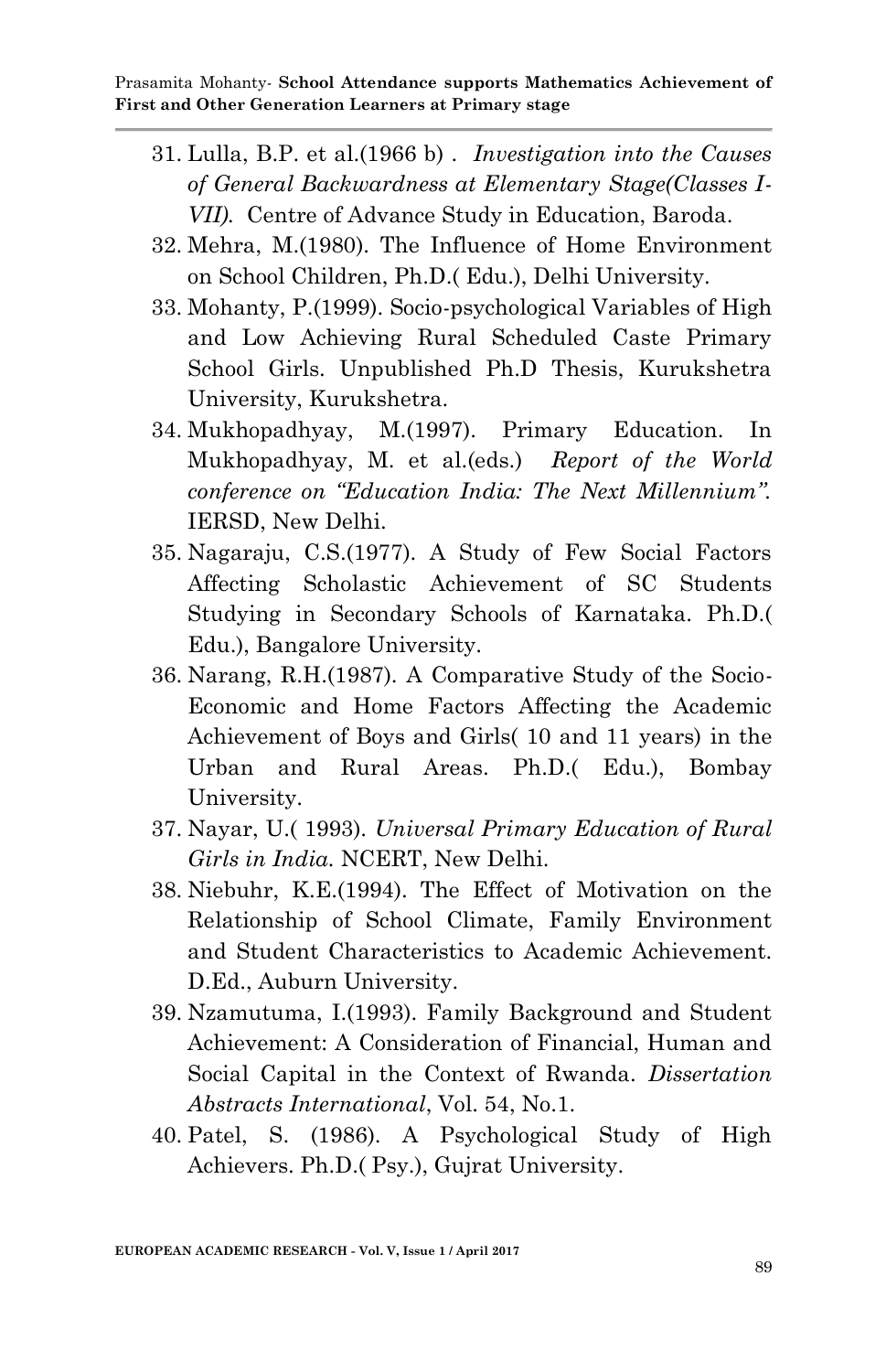- 41. Rajput, A.S.(1984). Study of Academic Achievement of Students in Mathematics in relation to their Intelligence, Achievement Motivation and Socio-Economic Status. Ph.D(Edu.), Poona University.
- 42. Reddy, V.L.N.( 1973). A Study of Certain Factors Associated with Academic Achievement at the 1st yr. Degree Examination. Ph.D.( Edu.), Maharaja Sayajirao University.
- 43. Reynolds, A.J.(1993). Comparing Measures of Parental Involvement and Their Effects on Academic Achievement. *Psychological Abstracts*, Vol.80, No.3.
- 44. Saha, K.(2005). The Influence of School Environment on Cognitive Development of Children. Journal of All India Association for Educational Research.17(1-2),58-59.
- 45. Sarkar, U.(1983). Contribution of some Home factors on Children"s Scholastic Achievement. Ph.D.( Psy.), Calcutta University.
- 46. Saxena, R. R. et al.(1995). *School Effectiveness and Learner Achievement at Primary Stage: International Perspective*. NCERT, New Delhi.
- 47. Seong, H.(2002). Parenting Practices, Ethnicity, SES and Academic Achievement in Adolescents. School Psychology International, Vol.23, No.4.
- 48. Shasidhar, B.(1981). A Study of the Relationship Between a few School Variables and the Achievement of SC studying in Secondary Schools of Karnataka. Ph.D.( Edu.), Bangalore University.
- 49. Shukla, S.(1994). *Attainment of Primary School Children in Various States.* NCERT, New Delhi.
- 50. Soto, L.D.( 1989). The Home Environment of Higher and Lower Achieving Puerto Rican children. *Psychological Abstracts*, Vol.76, No.6.
- 51. Soto, Lourdes. D.( 1989). Relationship between Home Environment and Intrinsic versus Extrinsic Orientation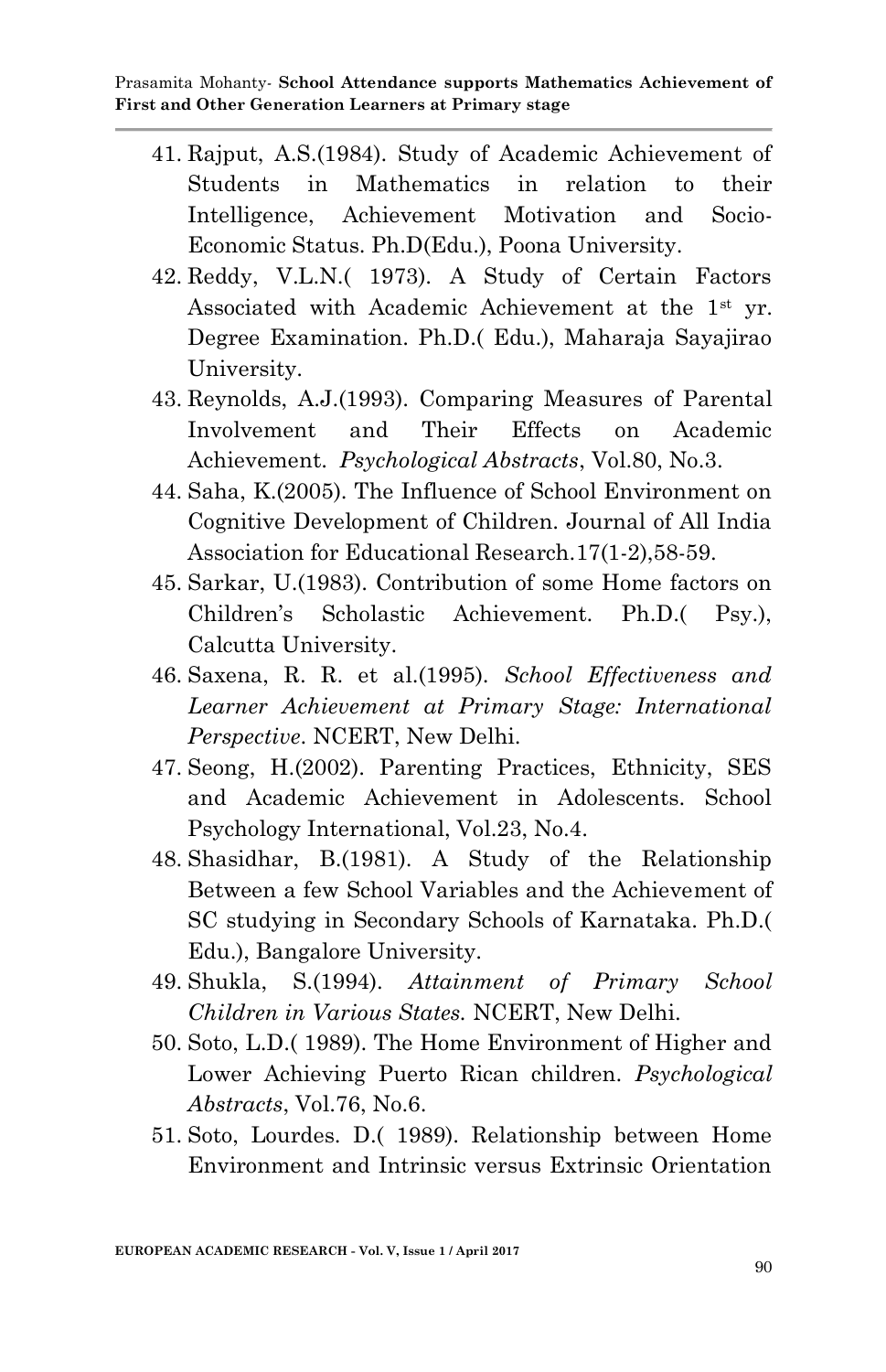of Higher Achieving and Lower Achieving Puerto Rica children. *Educational Research Quarterly,* Vol.13, No.1.

- 52. Tamara, G. et al. (1997). Family Influences of School Achievement in Low Income African-American Children. *Journal of Educational Psychology,* Vol. 89, No.3.
- 53. Tollefson, N. et al.(1990). Teacher's Attributions for Students" Low Achievement: A Validation of Cooper and Goods Attributional Categories. *Psychological Abstracts*, Vol.77, No.6.
- 54. Tripathy, Prabin Kumar.(1991). Cognitive Functioning, Affective Adjustment and Academic Achievement: A Study of the Tribal Children. Ph.D.( Edu.), Jawaharlal Nehru University.
- 55. UNESCO.(1987). *Universal Primary Education for Girls: India*. APEID.
- 56. Vamadevappa,H.P.(2005). Study of the Effectiveness of Parental Involvement on Academic Achievement among Higher Primary Students. Journal of Educational Research and Extension, Vol.42(2), 23-32.
- 57. Warych, Michael.P.(1992). An Evaluation of the Relationship between School Climate and Students Achievement in a Small Rural School District. Ed. D., University of San Francisco.
- 58. Weinberg, W.A. et al.(1998). The Impact of School on Academic Achievement. *Psychological Abstracts,* Vol.85, No.1.
- 59. Wiersma, W.(1986). *Research Methods in Education: An Introduction .* Allyn and Bacon Inc., London.
- 60. World Bank. (1996). *India: Primary Education Achievements and Challenges.* South Asia Country Department, Washington, D.C.
- 61. World Bank.(1997). *Primary Education in India.* Washington, D.C.